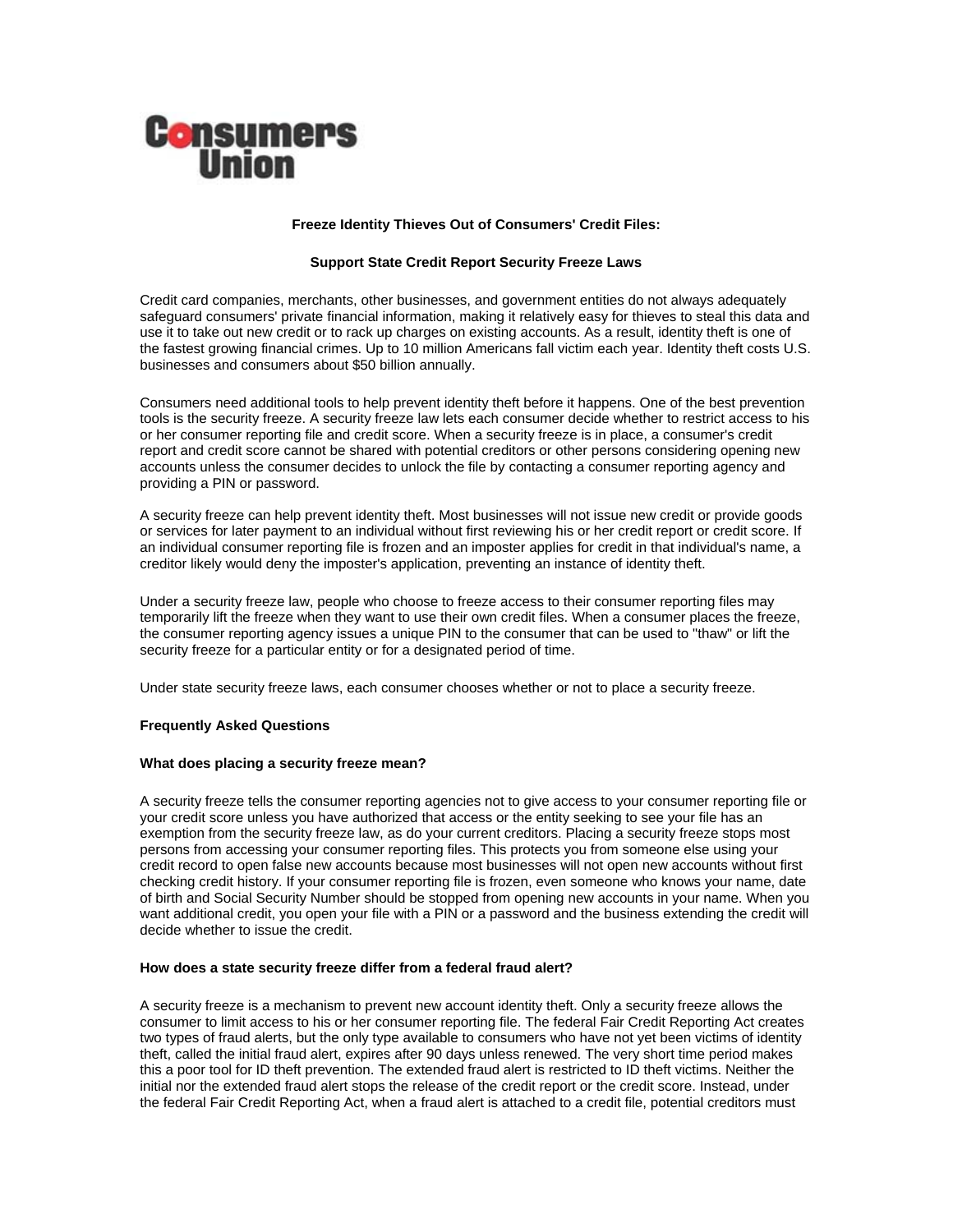take certain steps to verify a credit applicant's identity before extending credit. The fraud alert, however, does not prevent the potential creditor from getting the credit report or the credit score.

A security freeze grants each consumer the right to prevent the consumer reporting agency from issuing his or her credit report or score for the purpose of issuing new credit or opening new accounts. Unlike the federal fraud alert, the security freeze actually stops access to the consumer credit report and the credit score except for circumstances such as review of existing accounts, other limited purposes, or the express permission of the consumer.

# **Would anyone have access to a consumer's credit file if it is frozen?**

Yes, the state security freeze laws include some necessary exemptions to the freeze. Security freezes do not apply to any person or entity with whom the consumer has an existing account, nor to a limited number of other parties who may access the files for purposes not related to new accounts, such as law enforcement agencies and certain governmental agencies that need them for investigations and other statutory responsibilities.

#### **Which states already have security freezes?**

There are currently 29 security freeze laws: California, Colorado, Connecticut, Delaware, District of Columbia, Florida, Illinois, Kentucky, Louisiana, Maine, Minnesota, Nevada, New Hampshire, New Jersey, New Mexico, New York, North Carolina, Oklahoma, Pennsylvania, Rhode Island, Utah, Vermont and Wisconsin provide all residents with the option of placing a security freeze on their credit files, while Hawaii, Kansas, South Dakota, Texas and Washington currently have statutes limiting security freezes to victims of identity theft. The District of Columbia, New Mexico and Wyoming are the most additions to have passed security freeze laws for all their residents.

Which security freeze laws are in effect, and, if a state has passed a law that is not in effect, when will that law go into effect?

California—all consumers—available Colorado—all consumers—available Connecticut—all consumers—available Delaware—all consumers—available Florida—all consumers—available Hawaii—victims only—available Illinois—all consumers—available Kansas—victims only—available Kentucky—all consumers—available Louisiana—all consumers—available Maine—all consumers—available Minnesota—all consumers—available Nevada—all consumers—available New Hampshire—all consumers—available New Jersey—all consumers—available New Mexico—all consumers—available July 1, 2007 New York—all consumers—available North Carolina—all consumers—available Oklahoma—all consumers—available Pennsylvania—all consumers—available Rhode Island—all consumers—available South Dakota—victims only—available Texas—victims only—available Utah—all consumers—available September 1, 2008 Vermont—all consumers—available Washington—victims only—available Wisconsin—all consumers—available Wyoming—all consumers—available July 1, 2007